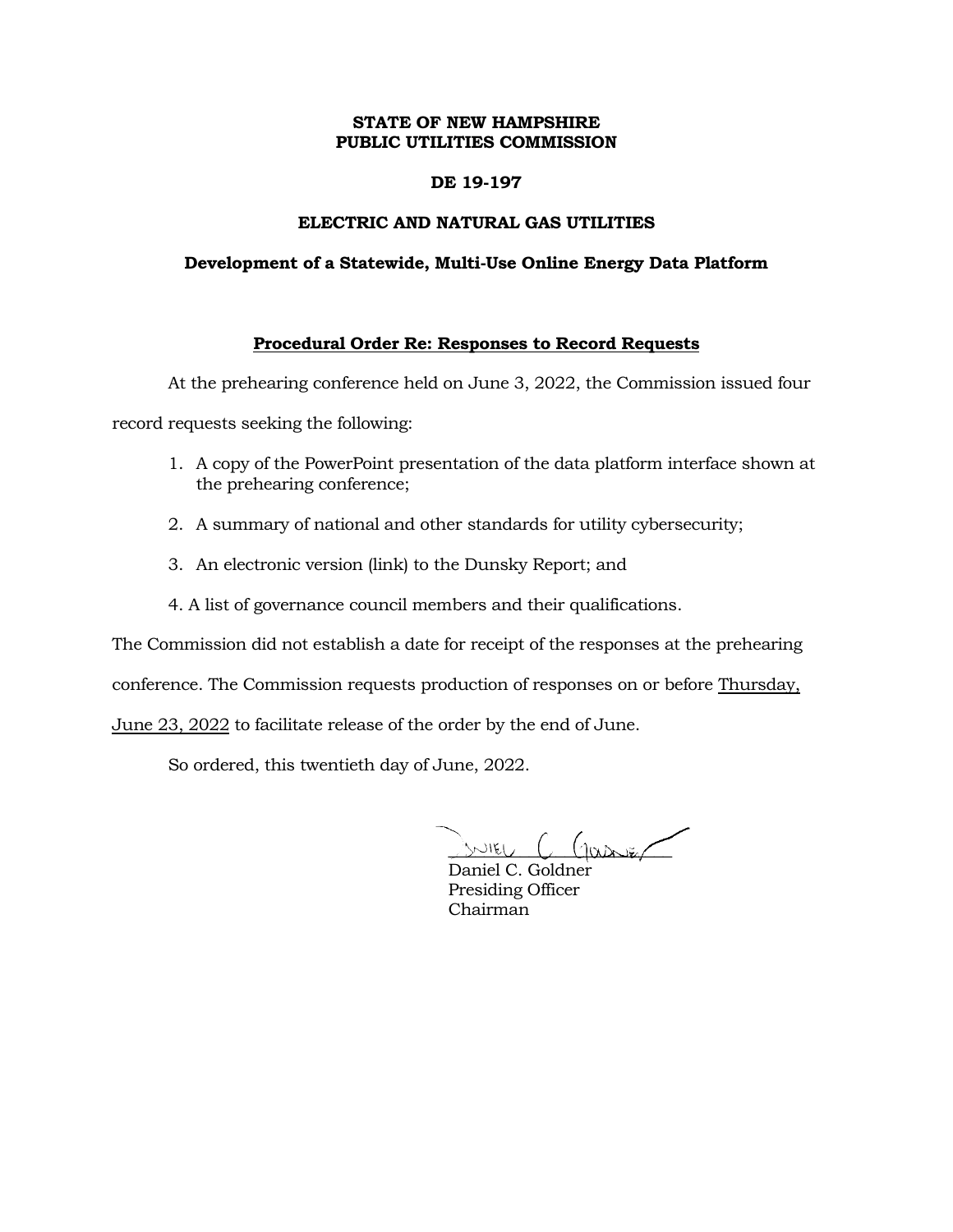# Service List - Docket Related

Docket# : 19-197

Printed: 6/20/2022

Email Addresses

ClerksOffice@puc.nh.gov nhregulatory@eversource.com tga@tga3.com jessica.arnold@libertyutilities.com nikhil@greentelgroup.com clifton.below@lebanonNH.gov kelly@cleanenergynh.org benjamin.byboth@eversource.com jessica.chiavara@eversource.com mdean@mdeanlaw.net Energy-Litigation@energy.nh.gov stephen.r.eckberg@energy.nh.gov eisfeller@unitil.com sam@cleanenergynh.org amfarid@dartmouth.edu fossumm@unitil.com thomas.c.frantz@energy.nh.gov Bart.Fromuth@felpower.com golding@communitychoicepartners.com ethan.goldman@gmail.com julia.griffin@hanovernh.org devin@utilityapi.com christine.hastings@eversource.com paul@packetizedenergy.com christina.jamharian@eversource.com maureen.karpf@libertyutilities.com donald.m.kreis@oca.nh.gov christopher.leigh@eversource.com marc.lemenager@eversource.com jmarks@acadiacenter.org pmartin2894@yahoo.com kat.mcghee@leg.state.nh.us tad.montgomery@LebanonNH.gov jason.morse@baesystems.com Shaun.Mulholland@LebanonNH.gov michael@missiondata.io elizabeth.r.nixon@energy.nh.gov